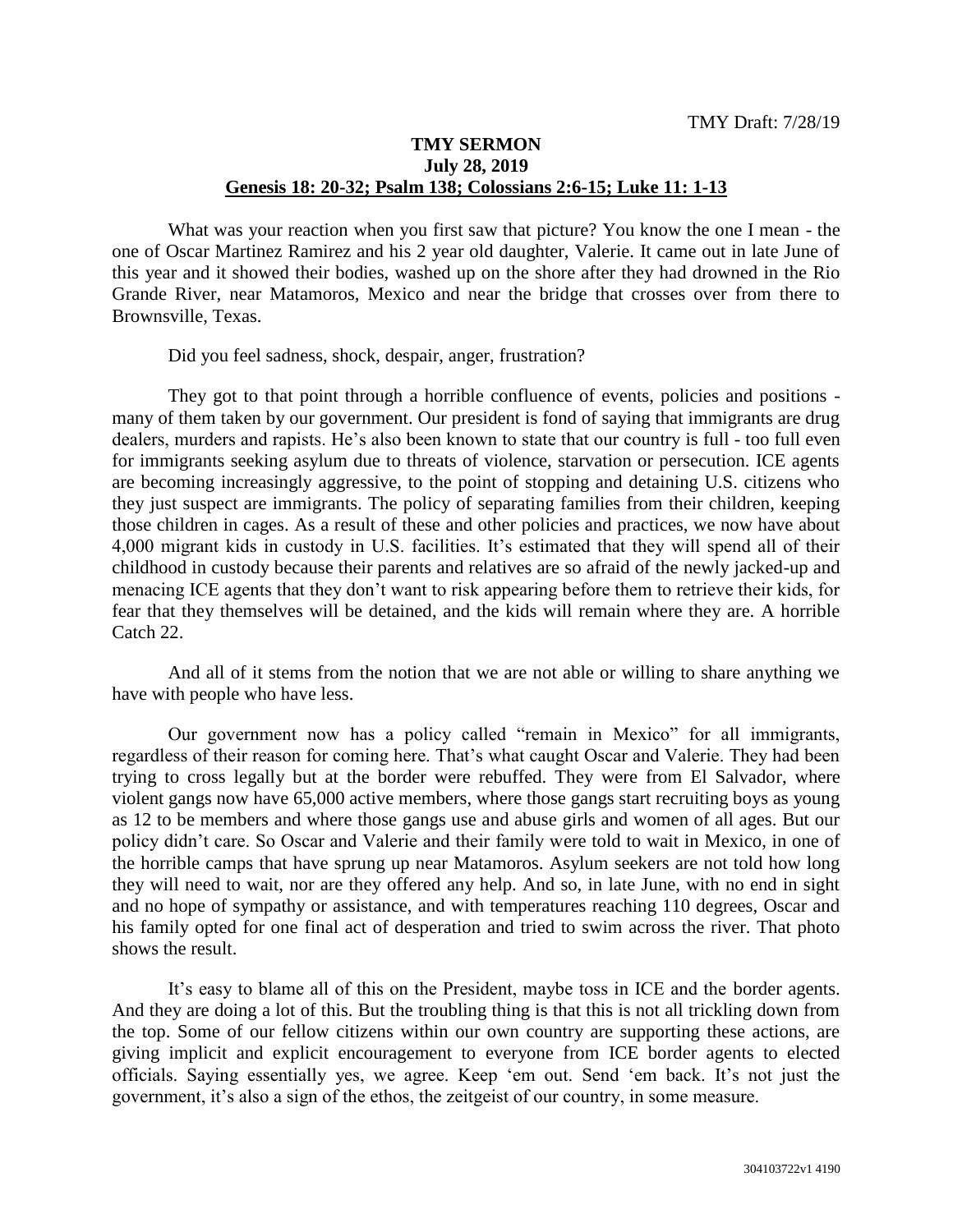How does hearing all that make you feel? Again, maybe sad, frustrated, despairing. What it should NOT make you feel is powerless.

It all seems so daunting - a huge problem and a huge mess, and so many powerful and ordinary people are behind the policies and positions that have led us here, it seems like there's no way to turn that tide, to change all those opinions and get all those policies to be re-thought and revised.

And then you open the Bible and read Genesis and you see that even GOD can be dissuaded, turned aside, made to reconsider a plan. And the agent of that change is a single human being, Abraham. Abraham single handedly talks God into reconsidering God's decision to destroy all Sodom.

What, one might ask, was the sin of Sodom that got God so irked? Don't Google that question on your work computer or your browser history will spark a phone call from Human Resources. Not that I'd know about that. There are quite a few theories about the sins of Sodom, many of which can't really be discussed in polite company.

But if you cut through all the various theories on what Sodom's sin was, at its heart, everyone seems to agree that the people of Sodom were grossly inhospitable to strangers, hostile and even violent to outsiders, and unwilling to share.

Sodom was a city of lush plenty. In the lyrical poetry of the Hebrew scriptures, it was said that every path in Sodom was lined with seven rows of fruit trees. In a hostile, arid desert environment, that is a pretty inviting sounding spot. Enough water to support vegetation, and then to make it even better, that vegetation produces delicious food. So naturally, folks with less would come to Sodom looking for help. The folks in Sodom, so the urban legend goes, would give money to the immigrant beggars, but the Sodom residents would write their names on the money before giving it to the beggars. And then all the Sodom merchants would refuse to sell anything to the outsiders. So when the outsiders finally died of hunger and thirst, all the Sodom folks could go retrieve the alms that they had given. A horrible Catch-22 for the poor outsiders just looking for help.

So Sodom was essentially a country with lots of natural resources and gifts, surrounded by a more hostile, less gifted environment, and the folks in Sodom would not share and aggressively turned back visitors and outsiders. Hmm. That sounds kind of familiar but I can't quite say how. Oh, wait. That's US!

Makes me wonder if God has any plans for the U.S. And it makes me wonder if we can hire that Abraham guy as our lawyer to argue for us.

In Genesis, God ultimately changes God's plan because Abraham persuades God that true justice means that punishment of the wicked can't go forward if that punishment will also sweep up in its net innocent and righteous people. Innocent and righteous people like Oscar and Valerie.

We can take Abraham's courage and persistence and we can use it as a model.